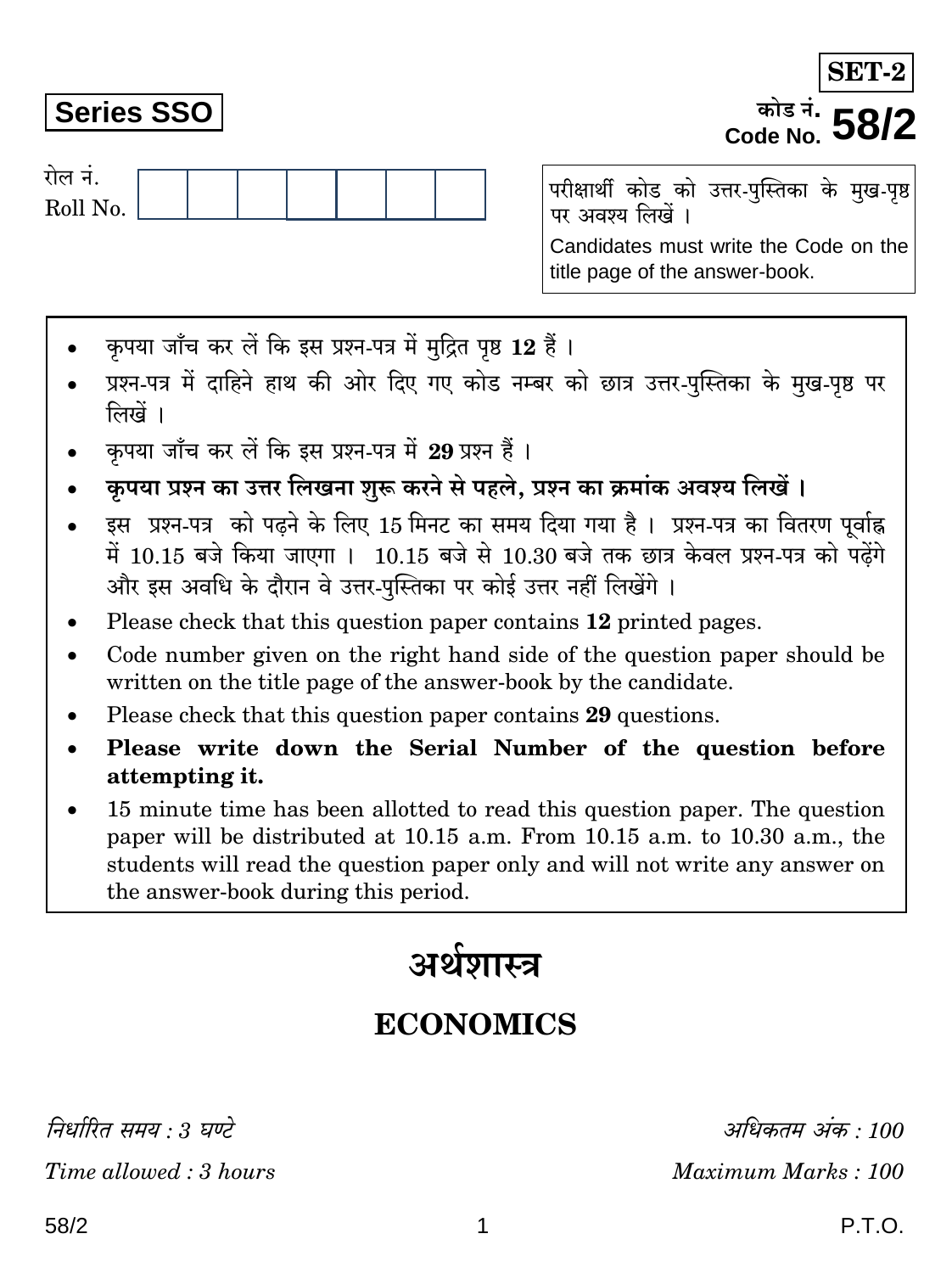# सामान्य निर्देश:

- दोनों खण्डों के **सभी** प्रश्न अनिवार्य हैं ।  $(i)$
- प्रत्येक प्रश्न के निर्धारित अंक उसके सामने दिए गए हैं ।  $(ii)$
- प्रश्न संख्या 1 3 तथा 15 19 अति लघूत्तरात्मक प्रश्न हैं. जिनमें प्रत्येक का 1 अंक है ।  $(iii)$ इनका प्रत्येक का उत्तर **एक वाक्य** में ही अपेक्षित है ।
- प्रश्न संख्या 4 8 और 20 22 लघुत्तरात्मक प्रश्न हैं, जिनमें प्रत्येक के 3 अंक हैं ।  $(iv)$ प्रत्येक का उत्तर सामान्यतः 60 शब्दों से अधिक नहीं होना चाहिए ।
- प्रश्न संख्या 9 10 और 23 25 भी लघुत्तरात्मक प्रश्न हैं, जिनमें प्रत्येक के 4 अंक हैं ।  $(v)$ प्रत्येक का उत्तर सामान्यतः 70 शब्दों से अधिक नहीं होना चाहिए ।
- प्रश्न संख्या 11 14 और 26 29 दीर्घ उत्तरात्मक प्रश्न हैं, जिनमें प्रत्येक के 6 अंक  $(vi)$ हैं । प्रत्येक का उत्तर सामान्यतः 100 शब्दों से अधिक नहीं होना चाहिए ।
- उत्तर संक्षिप्त तथा तथ्यात्मक होने चाहिए तथा यथासंभव ऊपर दी गई शब्द सीमा के अंतर्गत  $(vii)$ ही दिए जाने चाहिए ।

#### **General Instructions:**

- $(i)$ All questions in both the sections are compulsory.
- $(ii)$ Marks for questions are indicated against each question.
- $(iii)$ Questions No.  $1 - 3$  and  $15 - 19$  are very short-answer questions carrying 1 mark each. They are required to be answered in **one sentence** each.
- Questions No.  $4 8$  and  $20 22$  are short-answer questions carrying  $(iv)$ 3 marks each. Answers to them should normally not exceed 60 words each.
- $(v)$ Questions No.  $9 - 10$  and  $23 - 25$  are also short-answer questions carrying 4 marks each. Answers to them should normally not exceed 70 words each.
- Questions No. 11 14 and  $26 29$  are long-answer questions  $(vi)$ carrying 6 marks each. Answers to them should normally not exceed 100 words each.
- $(vii)$ Answers should be brief and to the point and the above word limits should be adhered to as far as possible.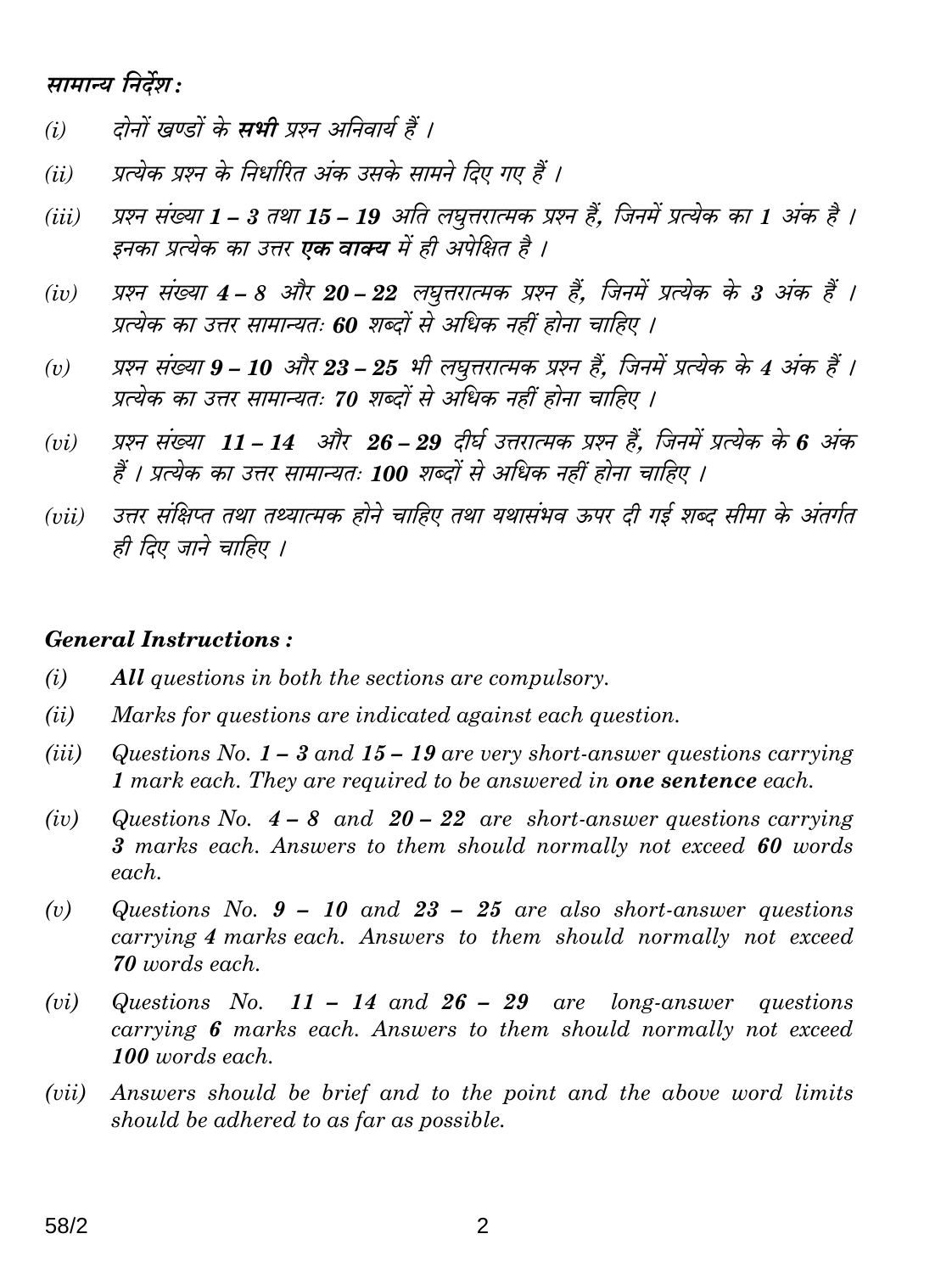#### खण्ड अ

## **SECTION A**

- यदि सीमांत प्रतिस्थापन दर निरंतर बढ रही हो. तो अनधिमान वक्र ऐसा होगा : 1. (सही विकल्प चनिए)
	- (अ) नीचे की ओर दलवाँ उत्तल
	- (ब) नीचे की ओर दलवाँ अवतल
	- (स) नीचे की ओर दलवाँ सीधी रेखा
	- ऊपर की ओर दलवाँ उत्तल  $(5)$

If Marginal Rate of Substitution is increasing throughout, the Indifference Curve will be: (Choose the correct alternative)

- $(a)$ Downward sloping convex
- (b) Downward sloping concave
- $(c)$ Downward sloping straight line
- Upward sloping convex (d)
- बजट रेखा की परिभाषा टीजिए ।  $2.$ Define budget line.
- यदि वस्तु X की कीमत गिरने से, वस्तु Y की माँग बढ़ती है, तो दोनों वस्तुएँ परस्पर ये हैं: 3. (सही विकल्प चनिए)
	- (अ) प्रतिस्थापी
	- (ब) पूरक
	- (स) संबंधित नहीं
	- प्रतियोगी  $(5)$

If due to fall in the price of good X, demand for good Y rises, the two goods are: (Choose the correct alternative)

3

- Substitutes  $(a)$
- (b) Complements
- Not related  $\epsilon$
- (d) Competitive

 $\mathcal{I}$ 

 $\mathcal{I}_{\mathcal{L}}$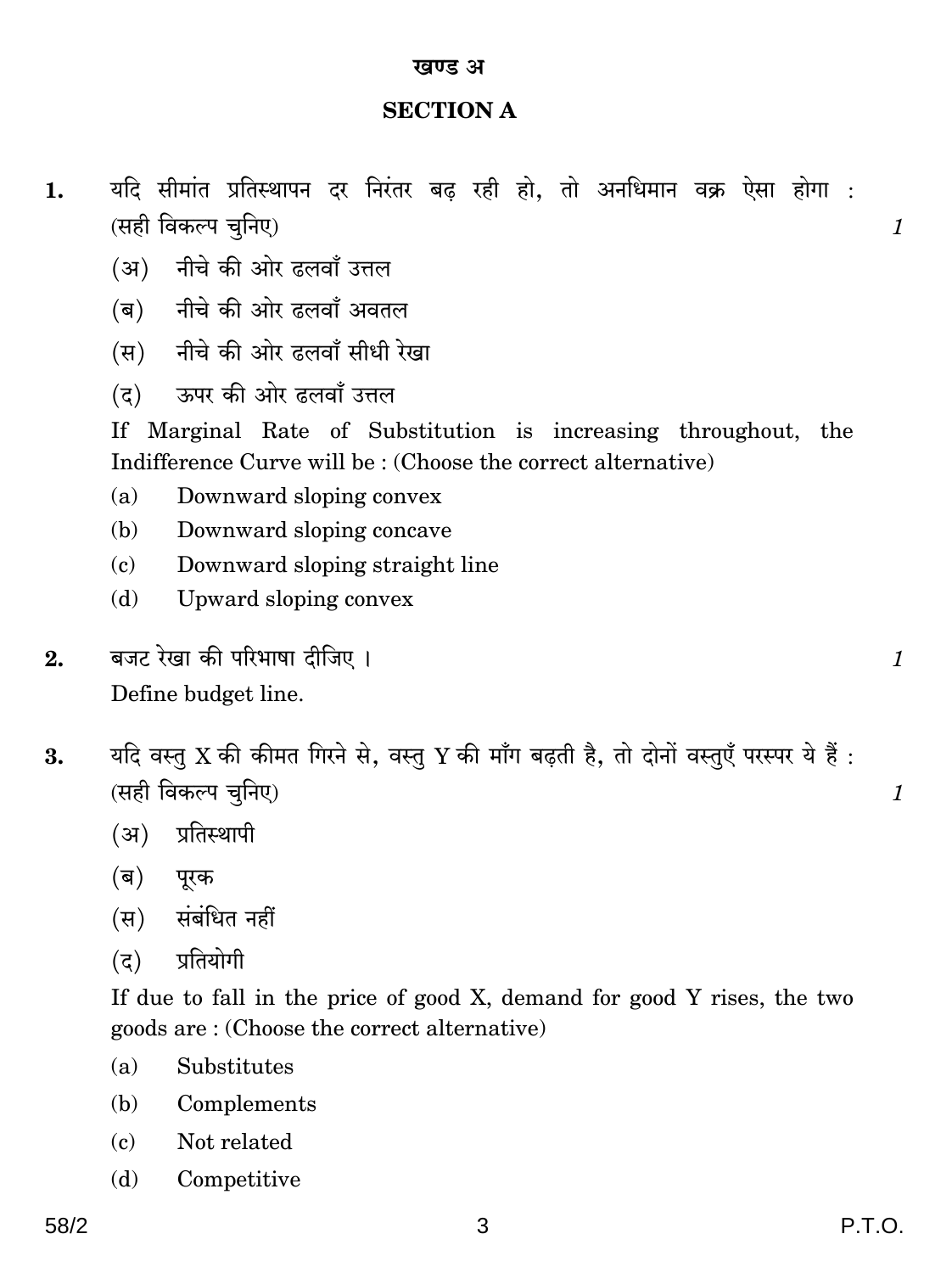पूर्ति की कीमत लोच के माप के साथ जुड़े 'धन-चिह्न' (plus sign) की तुलना में एक 4. सामान्य वस्तु की माँग की कीमत लोच के माप के साथ जुड़े 'ऋण-चिह्न' (minus sign) का महत्त्व समझाइए । Explain the significance of 'minus sign' attached to the measure of price elasticity of demand in case of a normal good, as compared to the 'plus sign' attached to the measure of price elasticity of supply.

कारण बताते हुए निम्नलिखित तालिका पर आधारित उत्पादन संभावना वक्र के आकार पर 5. टिप्पणी कीजिए:

| वस्तु X (इकाई) | वस्तु Y (इकाई) |
|----------------|----------------|
|                | 16             |
|                | 12             |
| 9.             | 8              |
| 3              |                |
|                |                |

Giving reason comment on the shape of Production Possibilities Curve based on the following schedule:

| Good X (units) | Good Y (units) |
|----------------|----------------|
|                | 16             |
|                | 12             |
| 2              |                |
| 3              |                |
|                |                |

भारत के प्रधान मंत्री की विदेशी निवेशकों को "भारत में बनाइए" (Make in India) की 6. अपील का भारत के उत्पादन संभावना वक्र पर क्या प्रभाव पड़ने की संभावना है ? समझाइए ।

#### अथवा

बेरोज़गारी दूर करने के प्रयत्नों का अर्थव्यवस्था की उत्पादन क्षमता पर क्या प्रभाव पड़ने की संभावना है ? समझाइए ।

4

 $\boldsymbol{\beta}$ 

3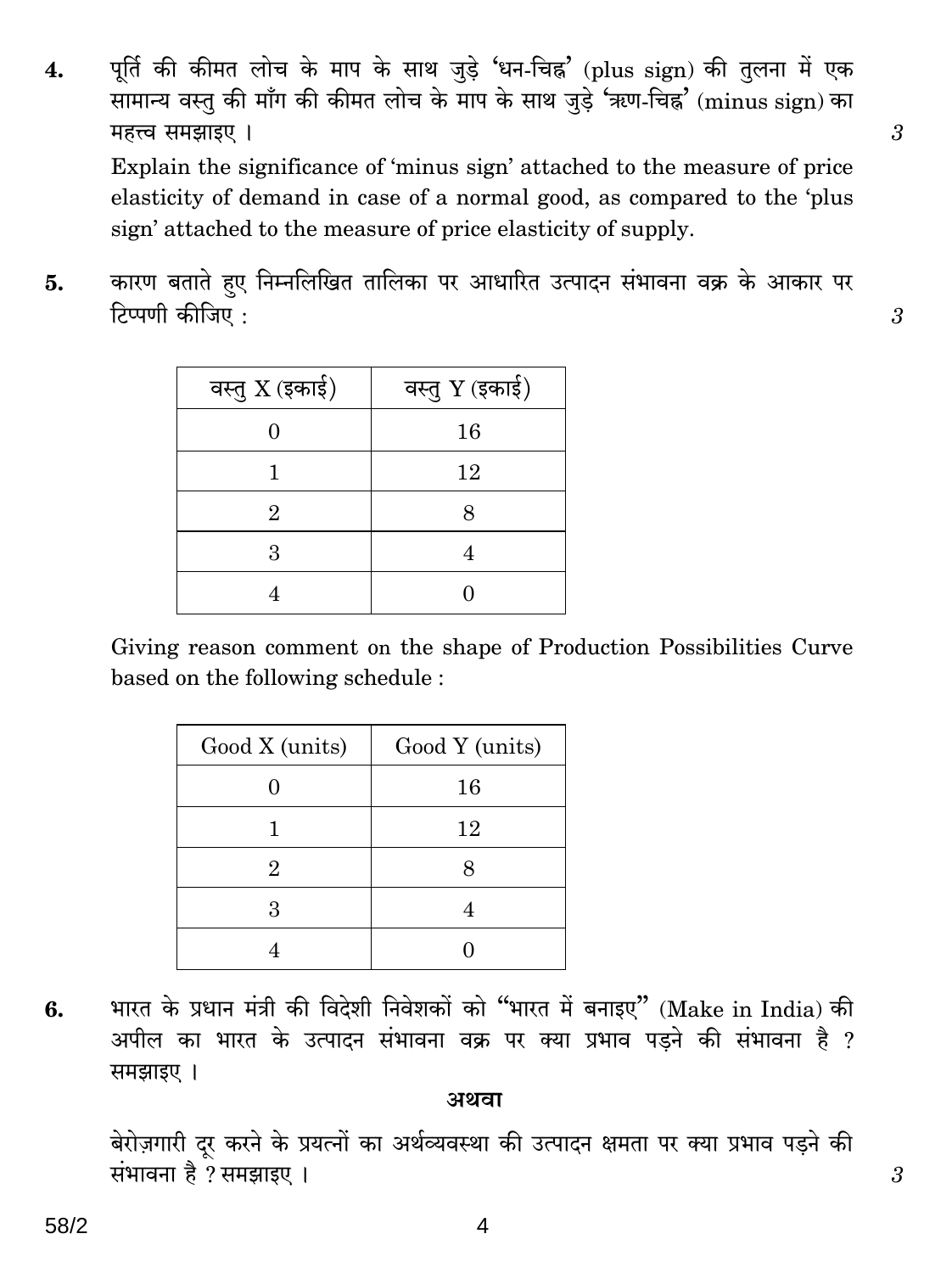What is likely to be the impact of "Make in India" appeal to the foreign investors by the Prime Minister of India, on the production possibilities frontier of India? Explain.

#### **OR**

What is likely to be the impact of efforts towards reducing unemployment on the production potential of the economy? Explain.

'न्यनतम कीमत' (निम्नतम कीमत निर्धारण) के एक वस्त के बाजार पर क्या प्रभाव पडते हैं ? 7. रेखाचित्र का प्रयोग कीजिए ।

What are the effects of 'price-floor' (minimum price ceiling) on the market of a good? Use diagram.

नोट : निम्नलिखित प्रश्न केवल दृष्टिहीन परीक्षार्थियों के लिए प्रश्न संख्या 7 के स्थान पर है ।

The following question is for the **Blind Candidates** only in lieu of Note: Q. No. 7.

एक वस्तु के बाज़ार पर 'न्यूनतम कीमत' (निम्नतम कीमत निर्धारण) के प्रभाव समझाइए । Explain the effects of 'price-floor' (minimum price ceiling) on the market of a good.

- एक अल्पाधिकार बाज़ार में ग़ैर-कीमत प्रतियोगिता का तात्पर्य समझाइए । 8. Explain the implication of non-price competition in an oligopoly market.
- जैसे-जैसे एक वस्तु की अधिकाधिक इकाइयों का उत्पादन किया जाता है (अ) औसत 9. अचल लागत और (ब) औसत परिवर्ती लागत का क्या व्यवहार रहता है ?

#### अथवा

औसत सम्प्राप्ति (आगम) की परिभाषा दीजिए । प्रमाणित कीजिए कि औसत सम्प्राप्ति और कीमत एकसमान होते हैं।

What is the behaviour of (a) Average Fixed Cost and (b) Average Variable Cost as more and more units of a good are produced?

#### **OR**

Define Average Revenue. Show that Average Revenue and Price are same.

3

 $\mathcal{S}$ 

3

 $\overline{4}$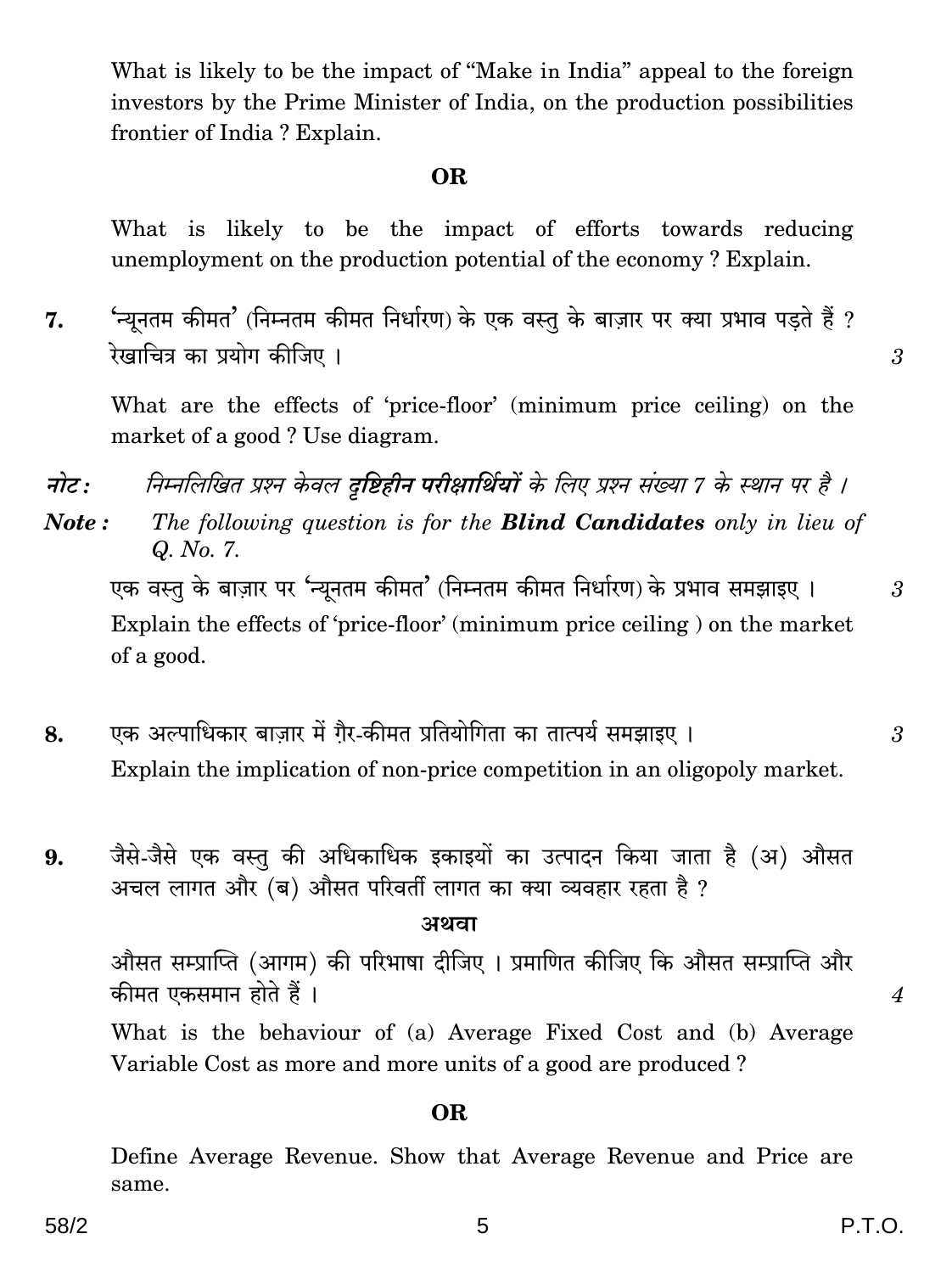- एक उपभोक्ता एक वस्तु पर जिसकी कीमत ₹ 4 प्रति इकाई है, ₹ 100 व्यय करता है। जब 10. इसकी कीमत 25 प्रतिशत कम हो जाती है. तो उपभोक्ता उस वस्तु पर ₹ 75 व्यय करता है। प्रतिशत विधि द्वारा माँग की कीमत लोच का परिकलन कीजिए।  $\overline{4}$ A consumer spends  $\overline{\tau}$  100 on a good priced at  $\overline{\tau}$  4 per unit. When its price falls by 25 percent, the consumer spends  $\overline{\tau}$  75 on the good. Calculate the price elasticity of demand by the Percentage method.
- एक वस्तु का बाज़ार संतुलन में है। वस्तु की आपूर्ति में "वृद्धि" हो जाती है। इस परिवर्तन 11. के कारण होने वाले प्रभावों की शृंखला समझाइए। Market for a good is in equilibrium. The supply of the good "increases". Explain the chain of effects of this change.
- समझाइए कि यदि संतुलन की शर्तें पूरी न हों तो एक उत्पादक संतुलन में क्यों नहीं होगा । 12. Explain why will a producer not be in equilibrium if the conditions of equilibrium are not met.
- सीमांत उत्पाद के रूप में परिवर्ती अनुपातों के नियम के विभिन्न चरण क्या हैं ? प्रत्येक चरण 13. का कारण बताइए । रेखाचित्र का उपयोग कीजिए ।

What are the different phases in the Law of Variable Proportions in terms of marginal product ? Give reason behind each phase. Use diagram.

निम्नलिखित प्रश्न केवल दृष्टिहीन परीक्षार्थियों के लिए प्रश्न संख्या 13 के स्थान पर है । नोट :

Note: The following question is for the **Blind Candidates** only in lieu of Q. No. 13.

परिवर्ती अनुपातों के नियम के विभिन्न चरणों को एक संख्यात्मक उदाहरण की सहायता से समझाइए ।

Explain with the help of a numerical example different phases in the Law of Variable Proportions.

6

6

6

6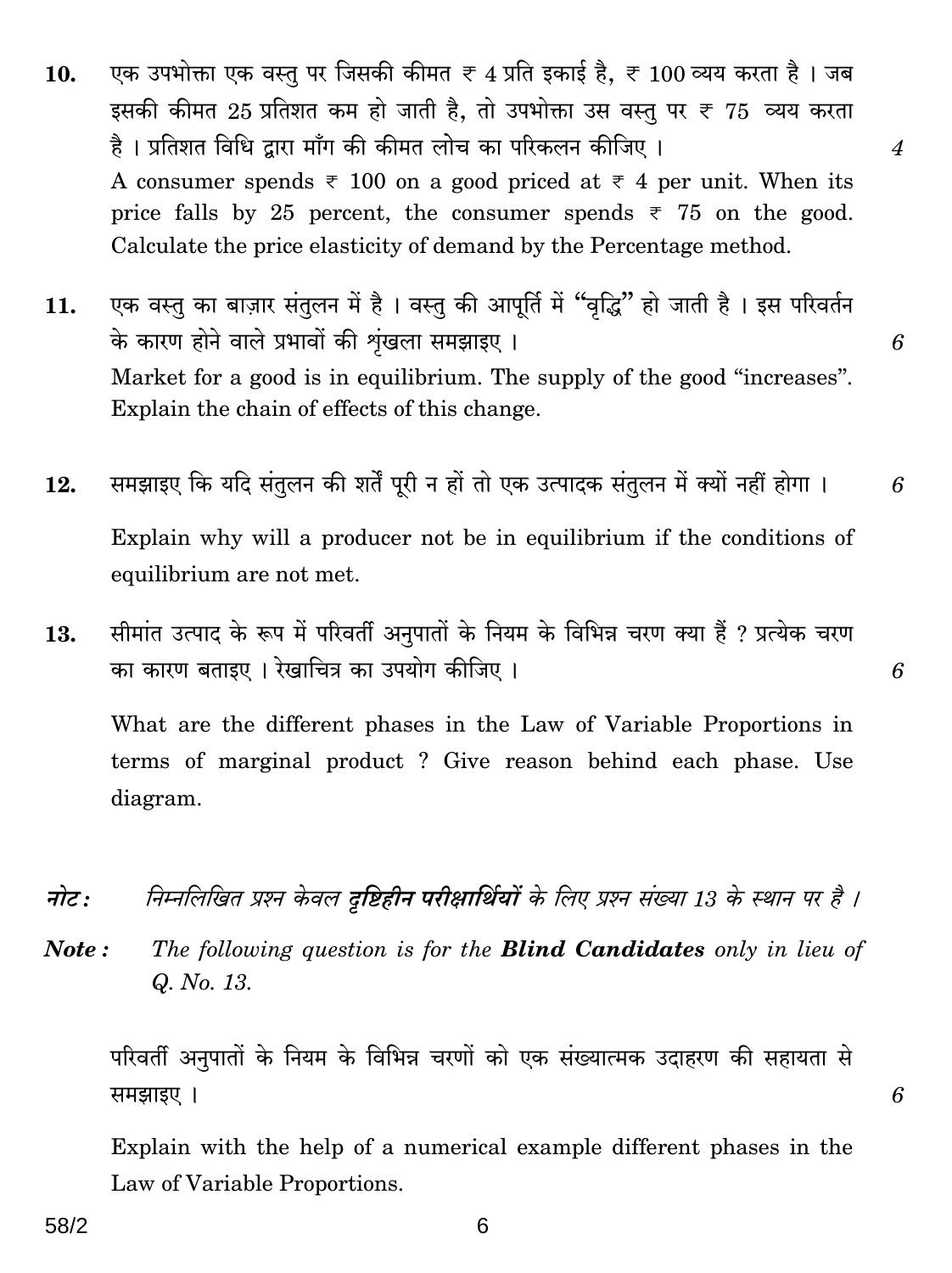एक उपभोक्ता केवल दो वस्तुओं X और Y का उपभोग करता है, दोनों की बाज़ार कीमत  $14.$  $\overline{\tau}$  2 प्रति इकाई है । यदि उपभोक्ता दोनों वस्तुओं का ऐसा संयोग चुनता है जिसमें सीमांत प्रतिस्थापन दर 2 के बराबर है, तो क्या उपभोक्ता संतुलन में है ? क्यों अथवा क्यों नहीं ? ऐसी स्थिति में एक विवेकी उपभोक्ता क्या करेगा ? समझाइए ।

#### अथवा

एक उपभोक्ता केवल दो वस्तुओं X और Y का उपभोग करता है, जिनकी कीमतें क्रमश:  $\overline{\tau}$  5 और  $\overline{\tau}$  4 हैं । यदि उपभोक्ता दोनों वस्तुओं का ऐसा संयोग चनता है जिसमें X की सीमांत उपयोगिता 4 के बराबर और Y की सीमांत उपयोगिता 5 के बराबर है, तो क्या उपभोक्ता संतुलन में है ? क्यों अथवा क्यों नहीं ? ऐसी स्थिति में एक विवेकी उपभोक्ता क्या करेगा ? उपयोगिता विश्लेषण का उपयोग कीजिए ।

A consumer consumes only two goods X and Y, both priced at  $\overline{\tau}$  2 per unit. If the consumer chooses a combination of the two goods with Substitution equal to 2, is the consumer in Marginal Rate  $\sigma$ equilibrium? Why or why not? What will a rational consumer do in this situation? Explain.

#### **OR**

A consumer consumes only two goods X and Y whose prices are  $\overline{\tau}$  5 and  $\overline{\tau}$  4 respectively. If the consumer chooses a combination of the two goods with marginal utility of X equal to 4 and that of Y equal to 5, is the consumer in equilibrium? Why or why not? What will a rational consumer do in this situation? Use utility analysis.

P.T.O.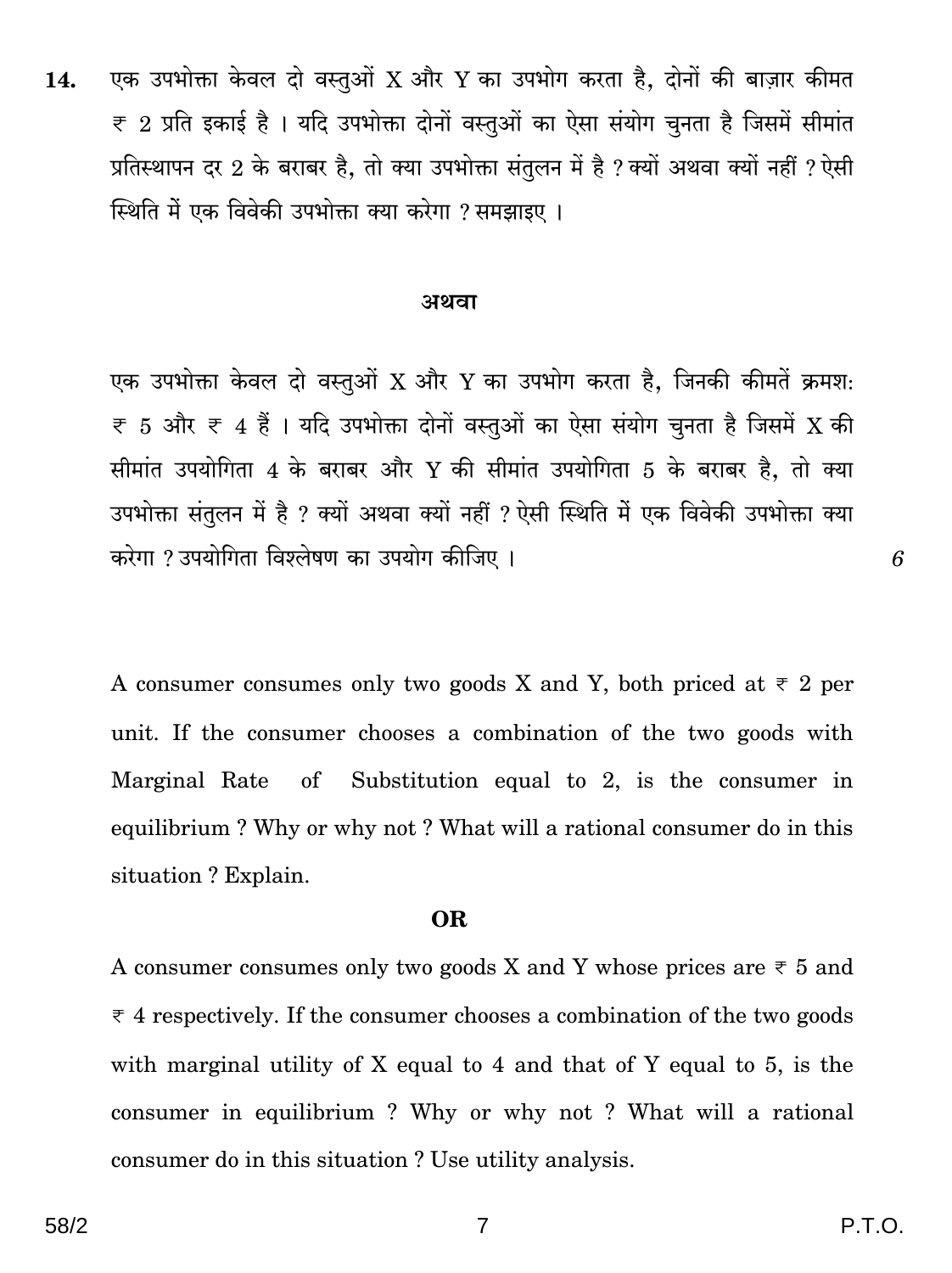# खण्ड ब **SECTION B**

- सरकारी बजट में प्राथमिक घाटा यह होता है: (सही विकल्प चुनिए) 15.
	- $(3)$ राजस्व व्यय – राजस्व प्राप्तियाँ
	- कुल व्यय कुल प्राप्तियाँ (ब)
	- राजस्व घाटा ब्याज भुगतान (स)
	- राजकोषीय घाटा ब्याज भूगतान  $(5)$

Primary deficit in a government budget is: (Choose the correct alternative)

- $(a)$ Revenue expenditure - Revenue receipts
- (b) Total expenditure - Total receipts
- $\epsilon$ ) Revenue deficit – Interest payments
- Fiscal deficit Interest payments (d)
- समष्टि अर्थशास्त्र में 'समग्र माँग' से क्या अभिप्राय है ? 16. What is 'aggregate demand' in macroeconomics?
- यदि सीमांत उपभोग प्रवृत्ति = 1, गुणंक का मूल्य यह होगा : (सही विकल्प चुनिए) 17.
	- $(3)$  $\mathbf{0}$
	- $(\overline{\mathbf{e}})$  $\mathbf{1}$
	- (स) 0 और 1 के बीच
	- $(5)$ अनन्त

If  $MPC = 1$ , the value of multiplier is: (Choose the correct alternative)

- $(a)$  $\overline{0}$
- (b) 1
- $(c)$ Between 0 and 1
- Infinity  $(d)$

 $\mathcal{I}_{\mathcal{L}}$ 

 $\mathcal{I}_{\mathcal{L}}$ 

 $\mathcal{I}$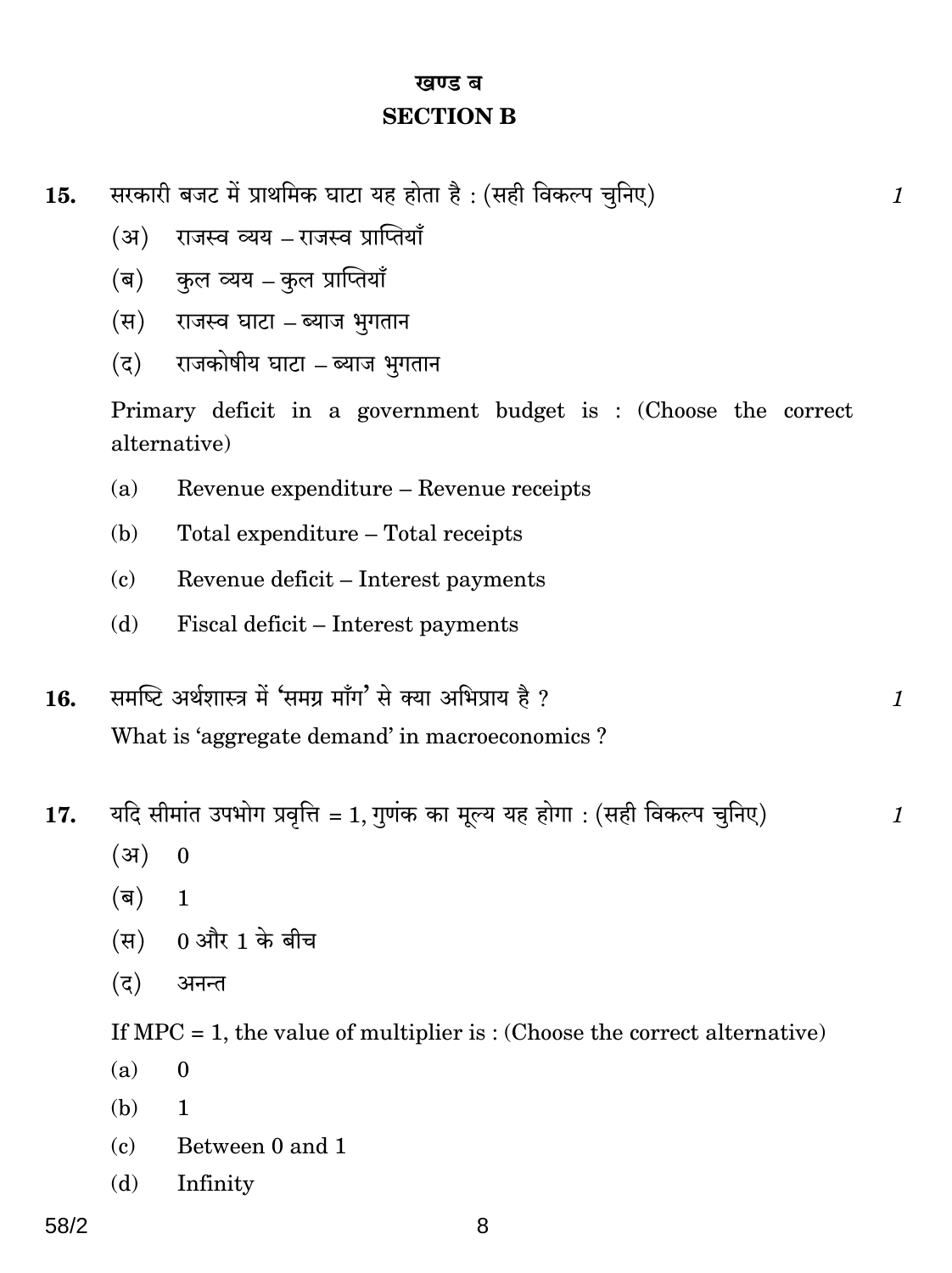- अन्य बातें पूर्ववत रहने पर, यदि किसी देश में विदेशी मुद्रा की बाज़ार कीमत गिरती है, तो 18. राष्टीय आय: (सही विकल्प चनिए)
	- (अ) में वृद्धि होने की संभावना होती है
	- (ब) में कमी आने की संभावना होती है
	- (स) वृद्धि होने की और कमी आने की संभावनाएँ होती हैं
	- (द) पर कोई प्रभाव नहीं होने की संभावना होती है

Other things remaining the same, when in a country the market price of foreign currency falls, national income is likely : (Choose the correct alternative)

- to rise  $(a)$
- to fall (b)
- $(c)$  to rise or to fall
- $(d)$ to remain unaffected
- प्रत्यक्ष कर प्रत्यक्ष इसलिए कहलाता है क्योंकि यह सीधे ही इनसे प्राप्त किया जाता है: 19. (सही विकल्प चुनिए)
	- (अ) उत्पादकों से उत्पादित वस्तुओं पर
	- (ब) विक्रेताओं से वस्तुएँ बेचने पर
	- (स) क्रेताओं से वस्तएँ खरीदने पर
	- (द) आय कमाने वालों से

Direct tax is called direct because it is collected directly from : (Choose the correct alternative)

- $(a)$ The producers on goods produced
- (b) The sellers on goods sold
- The buyers of goods  $(c)$
- (d) The income earners

'विदेशों से उधार' भगतान संतुलन खाते में कहाँ दर्ज किया जाता है ? कारण बताइए । 20. Where is 'borrowings from abroad' recorded in the Balance of Payments Accounts? Give reasons.

3

 $\mathcal{I}$ 

 $\mathcal{I}_{\mathcal{L}}$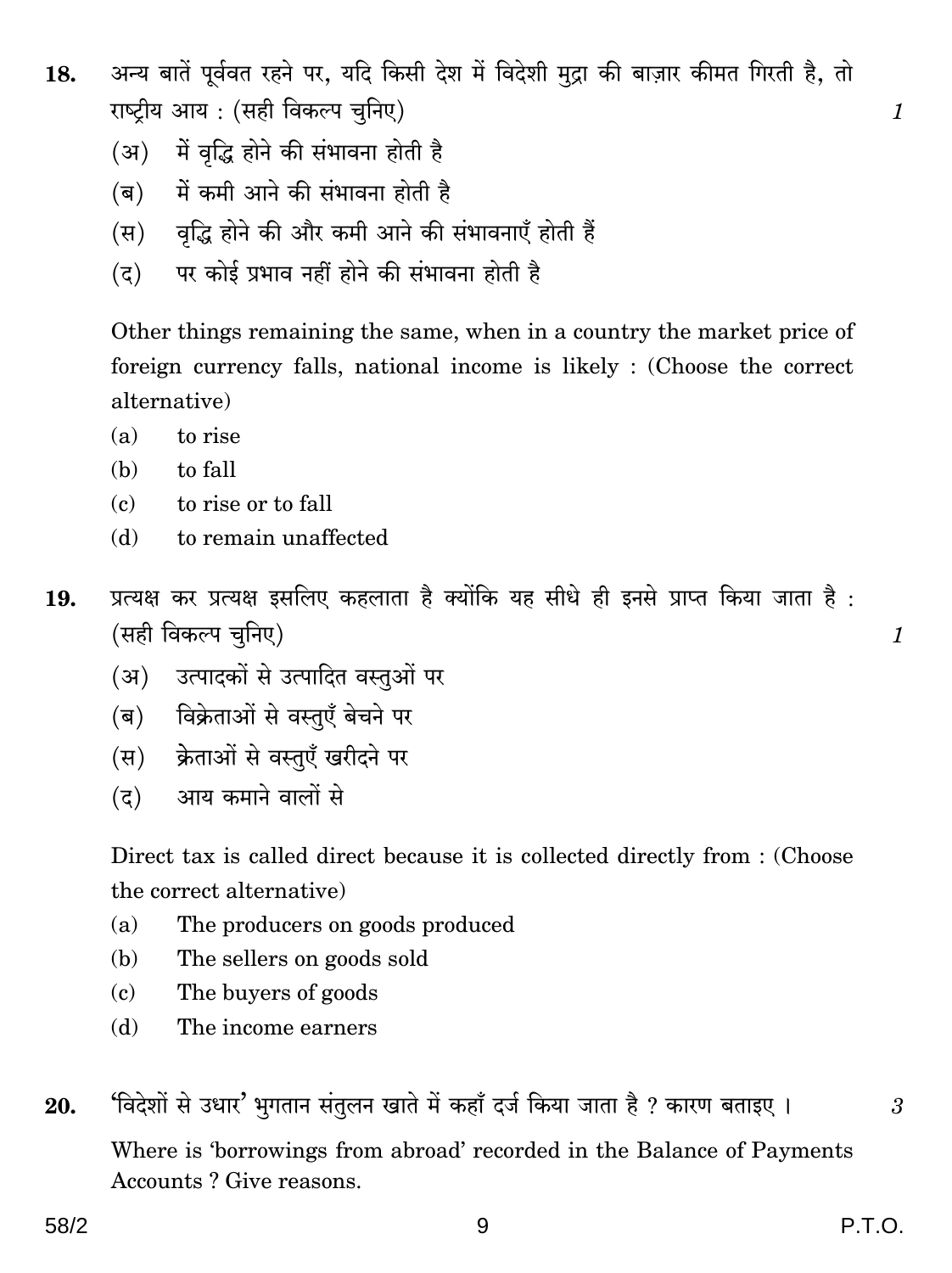- यदि वास्तविक सकल देशीय उत्पाद ₹ 500 हो और कीमत सूचकांक (आधार = 100) 21. 125 हो. तो मौदिक सकल देशीय उत्पाद का परिकलन कीजिए। If the Real GDP is  $\overline{\epsilon}$  500 and Price Index (base = 100) is 125, calculate the Nominal GDP.
- स्थिर (नियत) विनिमय दर और लचीली (नम्य) विनिमय दर से क्या अभिप्राय है ? 22. अथवा

नियंत्रित अस्थायी (प्रबंधित तिरती) विनिमय दर का अर्थ समझाइए ।

What are fixed and flexible exchange rates?

# OR.

Explain the meaning of Managed Floating Exchange Rate.

एक अर्थव्यवस्था संतुलन में है। निम्नलिखित से सीमांत बचत प्रवृत्ति का परिकलन कीजिए : 23.  $\overline{4}$ राष्ट्रीय आय =  $1000$ 

स्वायत्त उपभोग =  $100$ 

निवेश = 120

An economy is in equilibrium. Calculate the Marginal Propensity to Save from the following:

National Income  $= 1000$ Autonomous Consumption = 100

केन्दीय बैंक का "बैंकों का बैंक कार्य" समझाइए । 24.

Investment =  $120$ 

## अथवा

केन्द्रीय बैंक का "जारीकर्ता बैंक" कार्य समझाइए ।

Explain the "Bankers' Bank function" of the central bank.

## OR.

Explain the "Bank of Issue function" of the central bank.

 $\overline{4}$ 

 $\mathfrak{Z}$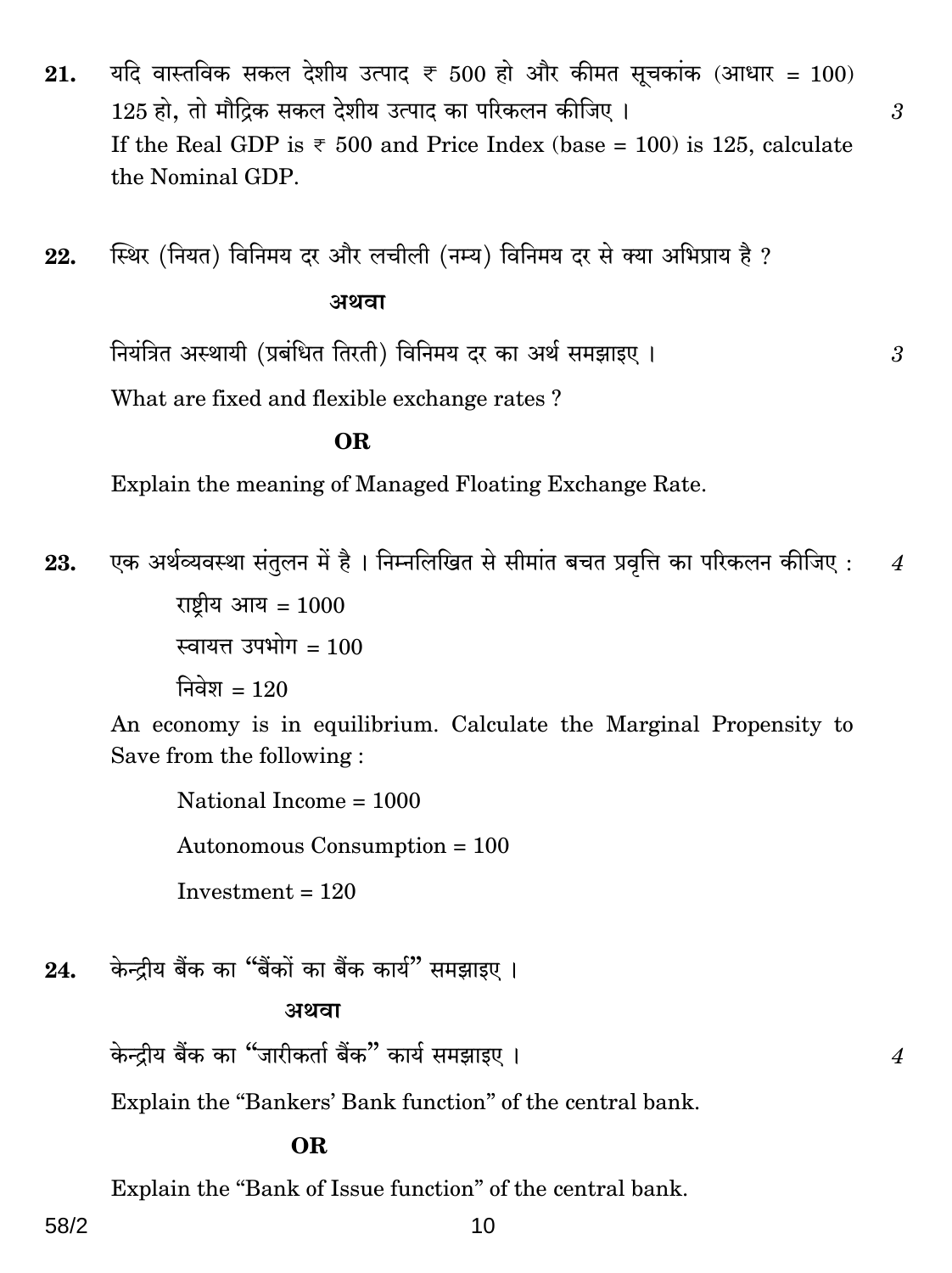58/2

केन्द्रीय बैंक मुद्रा जारी करता है, फिर भी हम कहते हैं कि वाणिज्य बैंक मुद्रा सृजन करते 25. हैं। समझाइए। वाणिज्य बैंकों द्वारा इस मुद्रा सृजन का राष्ट्रीय आय पर क्या प्रभाव पड़ने की संभावना है ? समझाइए ।

Currency is issued by the central bank, yet we say that commercial banks create money. Explain. How is this money creation by commercial banks likely to affect the national income? Explain.

- आय असमानताएँ कम करने में सरकार बजटीय नीति का कैसे प्रयोग कर सकती है ? 26. समझाइए । Explain how the government can use the budgetary policy in reducing inequalities in incomes.
- कारण बताते हुए समझाइए कि राष्ट्रीय आय का आकलन करते समय निम्नलिखित के साथ 27. कैसा व्यवहार किया जाना चाहिए:
	- एक बैंक को एक फर्म द्वारा ब्याज भगतान  $(i)$
	- एक व्यक्ति को एक बैंक द्वारा ब्याज भगतान  $(ii)$
	- एक बैंक को एक व्यक्ति द्वारा ब्याज भगतान  $(iii)$

Giving reason explain how the following should be treated in estimation of national income:

- $(i)$ Payment of interest by a firm to a bank
- $(ii)$ Payment of interest by a bank to an individual
- Payment of interest by an individual to a bank  $(iii)$
- 'अभावी माँग' से क्या अभिप्राय है ? इसको दर करने में 'बैंक दर' की भूमिका समझाइए । 28.

#### अथवा

'अति माँग' (अधिमाँग) से क्या अभिप्राय है ? इसको दुर करने में 'प्रति पुनर्खरीद दर' की भूमिका समझाइए ।

What is 'deficient demand'? Explain the role of 'Bank Rate' in removing it.

# OR.

What is 'excess demand'? Explain the role of 'Reverse Repo Rate' in removing it.

6

 $\overline{4}$ 

6